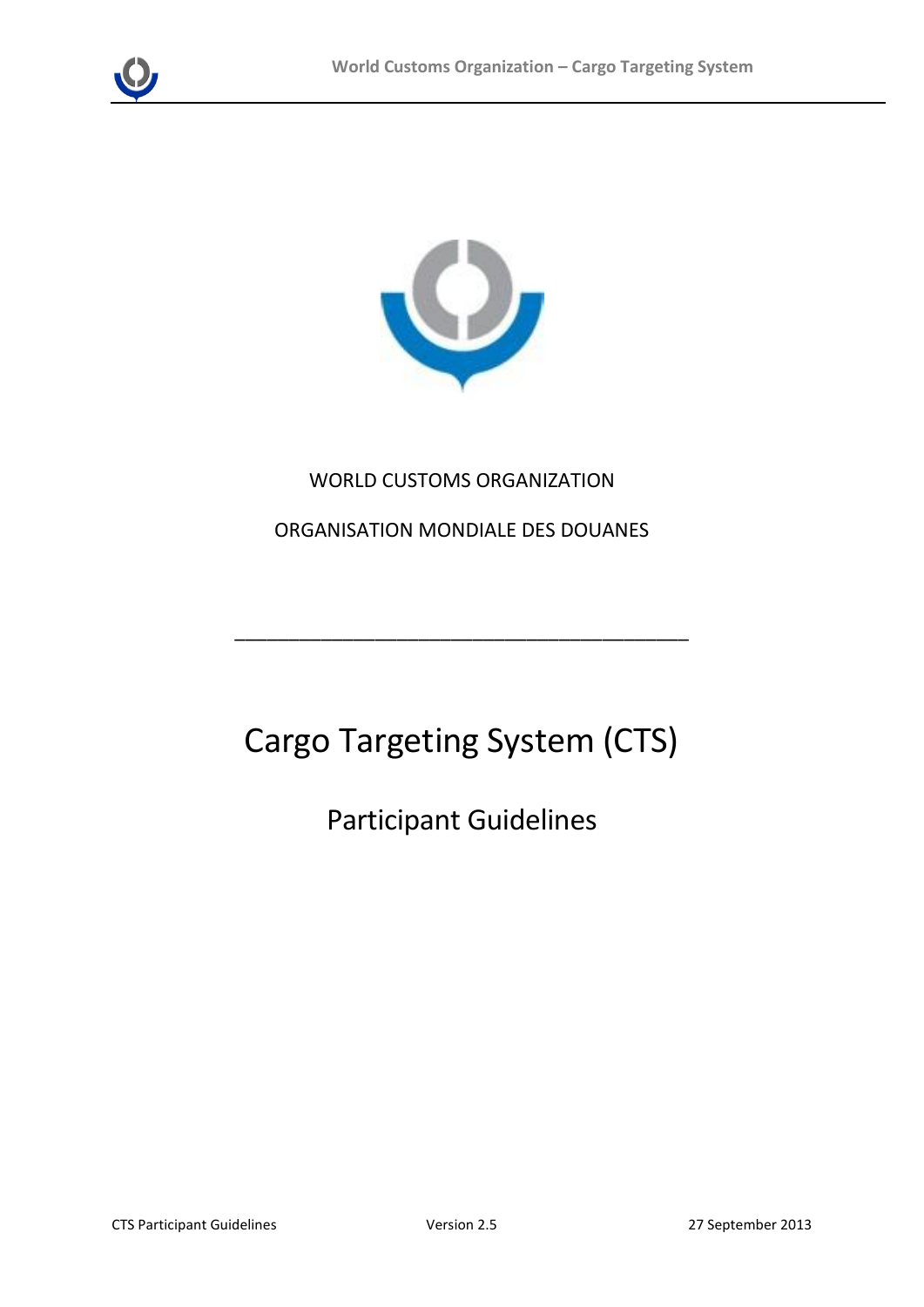

# Abbreviations

| <b>CED</b>   | Cargo Entry Declaration                    |
|--------------|--------------------------------------------|
| <b>CTS</b>   | Cargo Targeting System                     |
| <b>CXD</b>   | Cargo Exit Declaration                     |
| <b>FROB</b>  | Freight Remaining On Board                 |
| HS           | Harmonized System Code                     |
| <b>NVOCC</b> | Non Vessel Operating Common Carrier        |
| <b>VOCC</b>  | Vessel Operating Common Carrier (Operator) |
| <b>VSA</b>   | <b>Vessel Sharing Agreement</b>            |
| <b>WCO</b>   | World Customs Organisation                 |

# Definitions

| Carrier             | Party which issues bills of lading for the contract of carriage.<br>For the purpose of CTS participation, this may be the carrier<br>which operates the vessel or any other carrier in a Vessel<br>Sharing Agreement.               |
|---------------------|-------------------------------------------------------------------------------------------------------------------------------------------------------------------------------------------------------------------------------------|
| CTS Filer           | A carrier or NVOCC that submits bill of lading information to<br>the CTS of a Participating State.                                                                                                                                  |
| <b>FROB</b>         | "Freight Remaining On Board" - Freight aboard a vessel which<br>arrives within the jurisdiction of one State, is not intended to<br>be discharged within that State's jurisdiction but rather the<br>jurisdiction of another State. |
| <b>NVOCC</b>        | The party which issues house bills of lading for the contract of<br>carriage of goods. The NVOCC does not own or operate<br>vessels. The NVOCC tenders shipments to a VOCC for the<br>physical transportation.                      |
| Participating State | WCO Member State that implements the Cargo Targeting<br>System.                                                                                                                                                                     |
| Port                | The seaport inclusive of container terminals where seagoing<br>vessels make calls for the lading and unlading of cargo as well<br>as for calls for bunkers, repairs and other operations.                                           |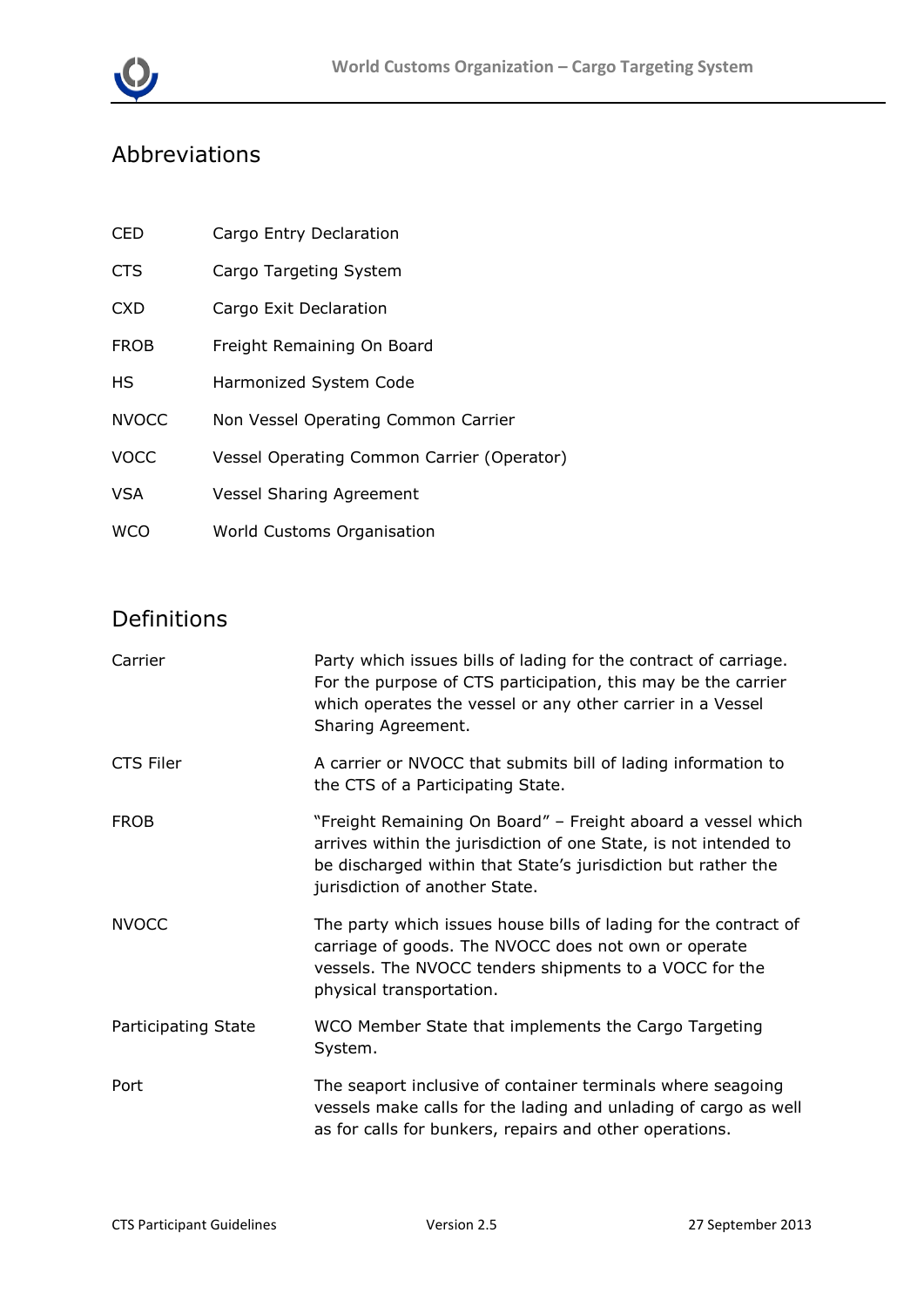

| Slot charter | An agreement by which one carrier leases space aboard a<br>vessel from another carrier.                                                                                                               |
|--------------|-------------------------------------------------------------------------------------------------------------------------------------------------------------------------------------------------------|
| Third Party  | An entity that deals directly with Customs, for and on behalf<br>of, a carrier or NVOCC.                                                                                                              |
| Transit      | A Customs procedure under which goods are transferred from<br>the place of discharge to another Customs office for further<br>disposition.                                                            |
| Transhipment | A Customs procedure under which goods are transferred under<br>Customs control from the importing means of transport to the<br>exporting means of transport within the area of one Customs<br>office. |
|              | Vessel Operating Carrier The party responsible for the operation and movements of the<br>vessel on which goods are loaded.                                                                            |
|              | Vessel Sharing Agreement An agreement between two or more carriers in which a<br>number of container positions are reserved on the respective<br>vessels of the participants.                         |
| VSA partner  | The carrier in a VSA that is not the actual operator of the<br>vessel.                                                                                                                                |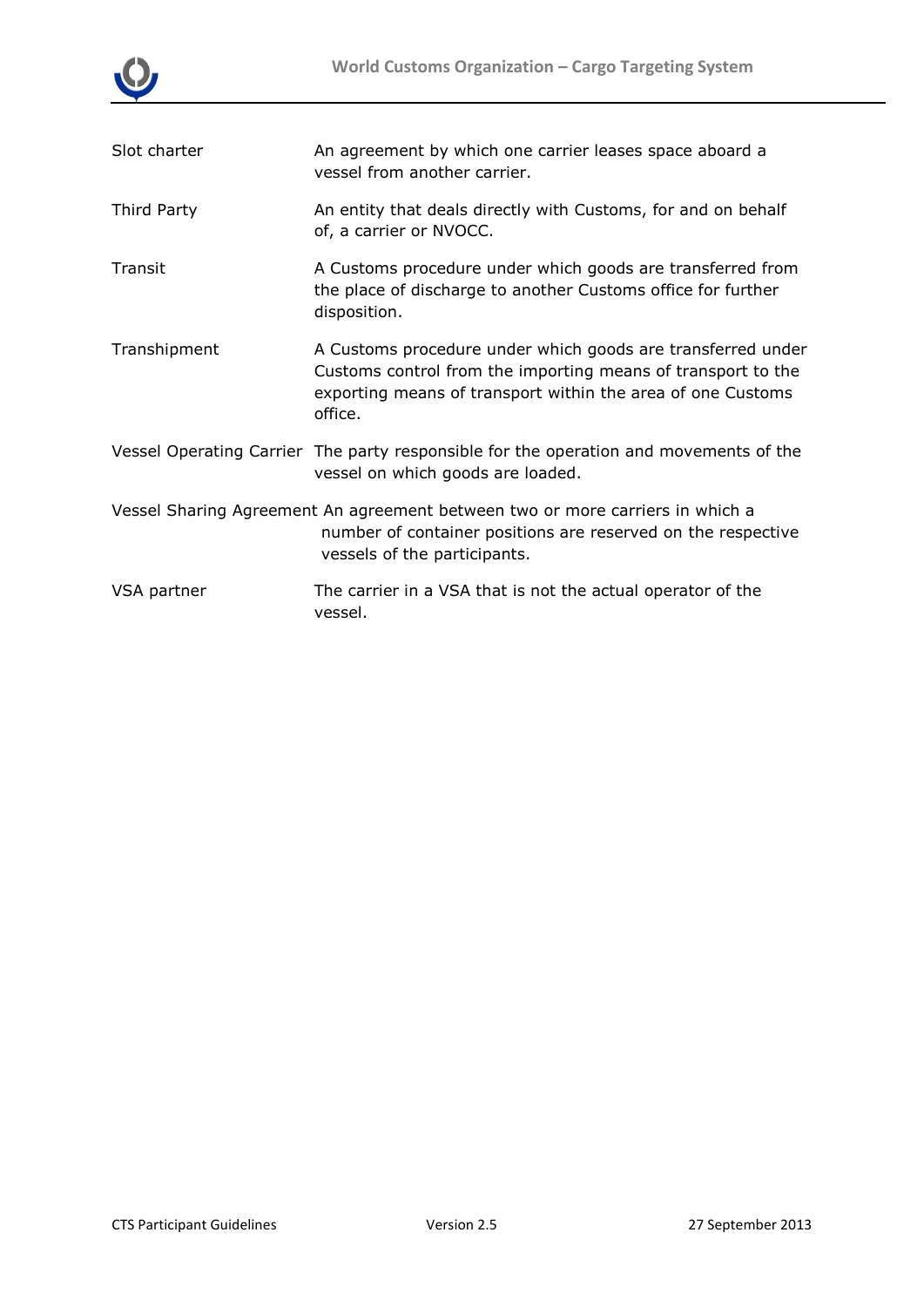

# 1. Introduction

The Cargo Targeting System (CTS) aims to equip WCO Members with a tool to enable filing of advance electronic cargo manifest data, assessment of risks and targeting of high-risk consignments moving through the supply chain. The CTS will provide additional benefits to WCO Members and the international trade community by increasing supply chain visibility and security, promoting fair and effective revenue collection, reducing levels of illicit trade, allowing better allocation of resources, and increasing benefits for engaging in greater government-industry partnerships.

Implementation of the CTS will take place at the national level in accordance with national laws and policies. The WCO will promote the use of the CTS and provide advisory assistance to Participating States to identify and resolve legal and operational issues related to its use.

These guidelines aim to establish best practice protocols for the initial stages of CTS implementation. The WCO recommends that Participating States initially establish the CTS as a voluntary programme for CTS Filers until all parties have had an opportunity to utilize the technology and establish operational protocols. The WCO further recommends that all Participating States and CTS Filers follow these recommended guidelines to encourage common implementation practices and to achieve widespread voluntary participation.

The WCO intends to develop the CTS in phases with additional functionality for all parties evolving over time through structured versioning. As the technology develops, these guidelines and national operational protocols will also mature. The WCO will consult with Participating States and the CTS Filers to develop future CTS capabilities.

CTS Filers adopting these guidelines will benefit from streamlined coordination through the WCO and a standardised data specification and implementation methodology across all CTS Participating States.

In addition, once the CTS has been shown to function effectively, there will be an immediate opportunity for each Participating State to accept electronic manifest filing in lieu of any current paper manifest filing subject to their national laws and policies.

# 2. Shipments to be Reported

The following transactions are subject to reporting in the CTS:

Import Transactions – Cargo Entry Declaration (CED) - All containerized goods discharged for import, transit or transhipment

Export Transactions – Cargo Exit Declaration (CXD) - All containerized goods laden for export

Transhipment cargo reported in the CED need not be reported for a second time in the CXD.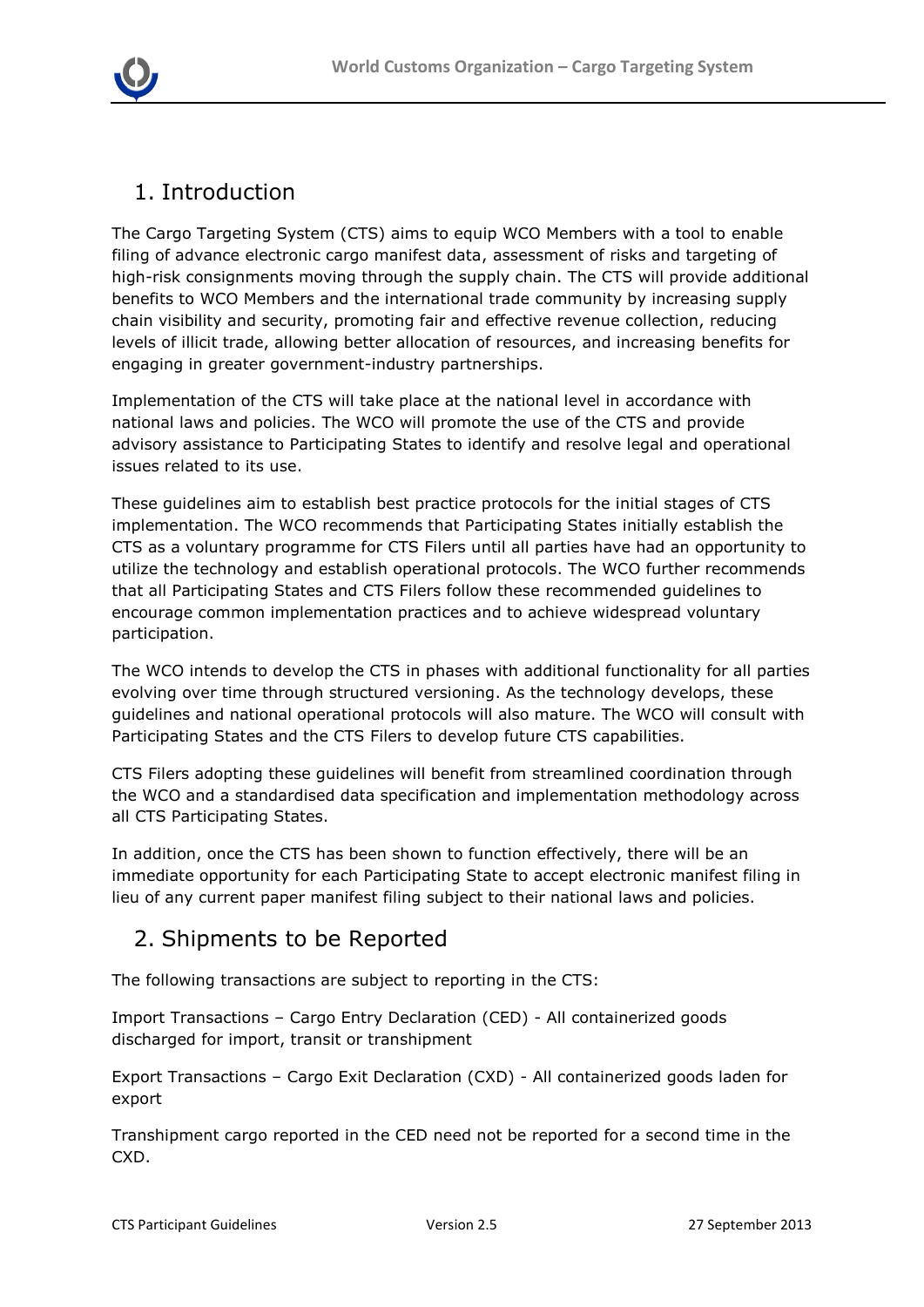

Freight Remaining on Board (FROB) does not need to be reported in a Participating State where it is not intended to be discharged unless required under the national legislation of that Participating State.

The WCO is currently developing the CTS to allow reporting of empty containers. These Guidelines will be amended to reflect empty container reporting details once available.

CTS data submissions are not required for unscheduled emergency calls, bunker calls and any other vessel arrival that does not involve the lading or unlading of goods. If exigent circumstances result in the unlading or lading of goods, CTS Filers may submit the applicable data to the CTS as soon as practicable.

# 3. General Guidelines

- The WCO expects Participating States and the CTS Filers to adhere to these Guidelines.
- The WCO owns the CTS application and retains all rights to the code. Participating States acquire the CTS from the WCO and operate it as a standalone instance of the application within that Participating State.
- CTS data transmissions to a Participating State are received and stored on a database physically located within the Participating State. The WCO does not own or store the data for any Participating State.
- Each Participating State determines and grants user access to its own version of the application and data in accordance with its own laws and policies.
- CTS Filers are expected to transmit information that would be available to them in the course of ordinary commercial transactions. The WCO and Participating States recognize that the CTS Filers would thus submit data that had been previously provided to them and may not necessarily be able to verify the accuracy of that information.
- Participating States will request only those data elements specified in the data model accompanying this document or future WCO-approved versions for the purpose of CTS participation.
- It is expected that CTS Filers will provide data for all import, export and transhipment transactions for a Participating State. However, a phased approach may be required, beginning with one or a smaller number of ports and expanding to all ports over time
- The WCO affirms the timeframes for the advance filing of electronic cargo information as established in the WCO SAFE Framework of Standards. The timelines recommended in this document for the advance filing of information to the CTS are intended as an interim measure for Participating States that have not previously had the technology, legal measures or operational protocols to receive and process advance electronic cargo information.
- In the case of vessel sharing agreements, slot charters or similar contractual agreements among carriers, each carrier that issues bills of lading will file its own bill of lading records.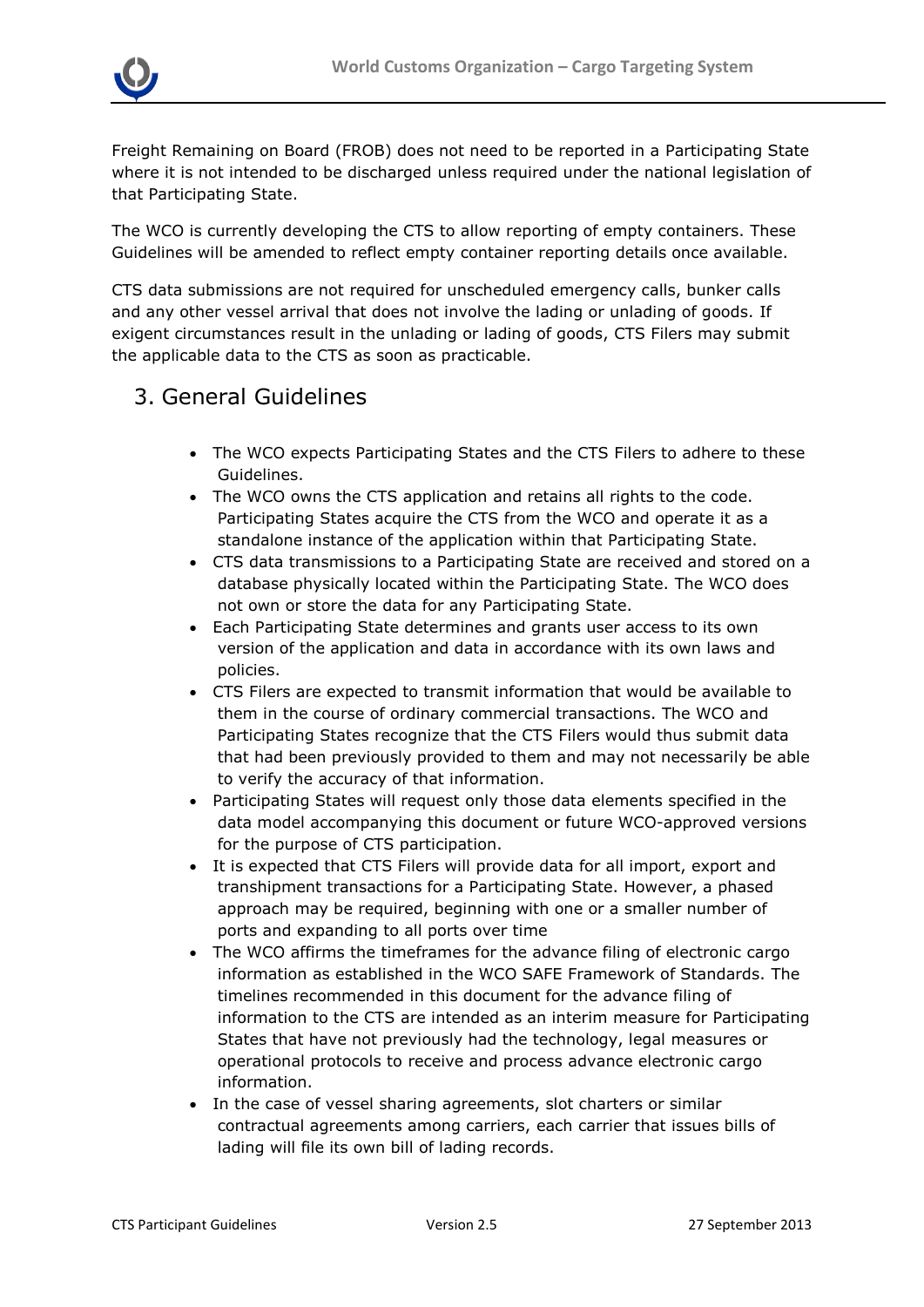

- CTS Filers must submit all information in English where possible. No additional translation of data is required beyond that already required by the laws and regulations of the Participating State.
- The CTS is expected to provide acceptable service levels to all Participating States and CTS Filers regardless of infrastructure variations.
- The WCO and Participating States will consult with CTS Filers and other affected parties on deployment plans for the CTS.

#### 4. Interim Time Frames to Transmit Data

As previously stated, the WCO affirms the time frames for the advance electronic presentation of cargo information as noted in the SAFE Framework of Standards. However, the WCO recognizes that a phased approach is necessary to achieve that goal. To ensure consistent time frames among CTS Participating States, the WCO recommends the following time frames for CTS data submission. Any future changes to the following time frames will only be made in consultation with CTS Filers.

#### **Cargo Entry Declaration (CED)**

CTS Filers will transmit bill of lading records to the CTS of the Participating State no later than 72 hours prior to arrival of the vessel at the port within the customs territory of the Participating State. If a vessel calls at more than one port within a Participating State, CTS Filers may make separate transmissions of records for all shipments intended for discharge at each port no later than 72 hours prior to arrival at the respective port. If the voyage duration is less than 72 hours from the last foreign port, CTS Filers will transmit the data no later than the time of departure from the last foreign port.

#### **Cargo Exit Declarations (CXD)**

CTS Filers will transmit all export bill of lading records to the CTS of the Participating State according a filing deadline determined by each Participating State. It is recommended that the CXD filing deadline is no earlier than 24 hours prior to the departure of the vessel and no later than 24 hours after the departure of the vessel.

#### 5. Participating Party

CTS allows dual filing of electronic cargo manifest data by carriers and NVOCCs. A CTS Filer may enlist the services of a Third Party to submit data on its behalf but remains responsible for compliance with these guidelines.

Data can be filed to the CTS from any location. It does not have to be filed through local offices or Third Parties within the Participating State. If a Participating State has national laws or policies requiring such, the WCO will work to enable remote filing as part of the advisory assistance provided to the Participating State.